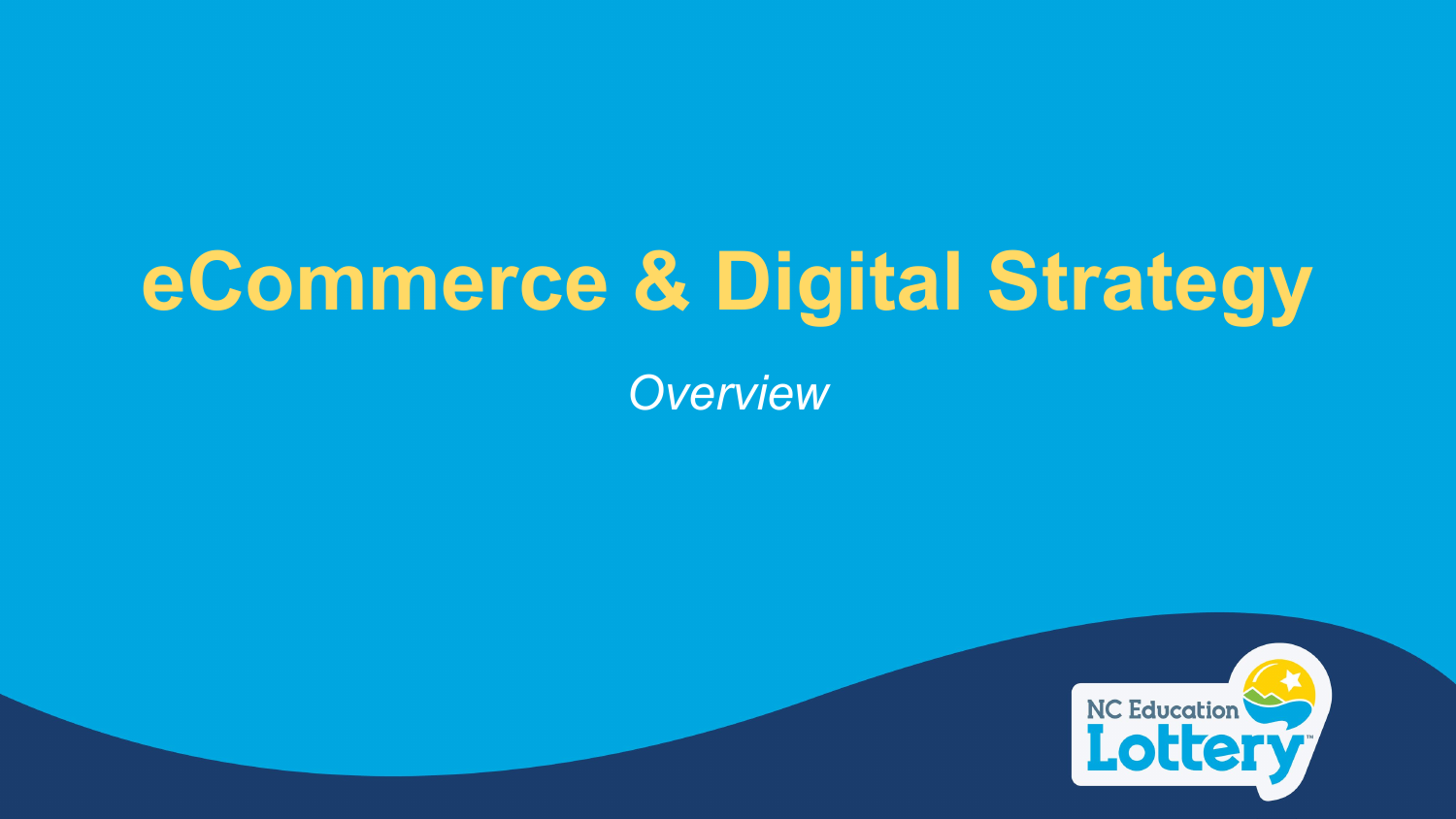# Digital Capability Enhancement Pillars



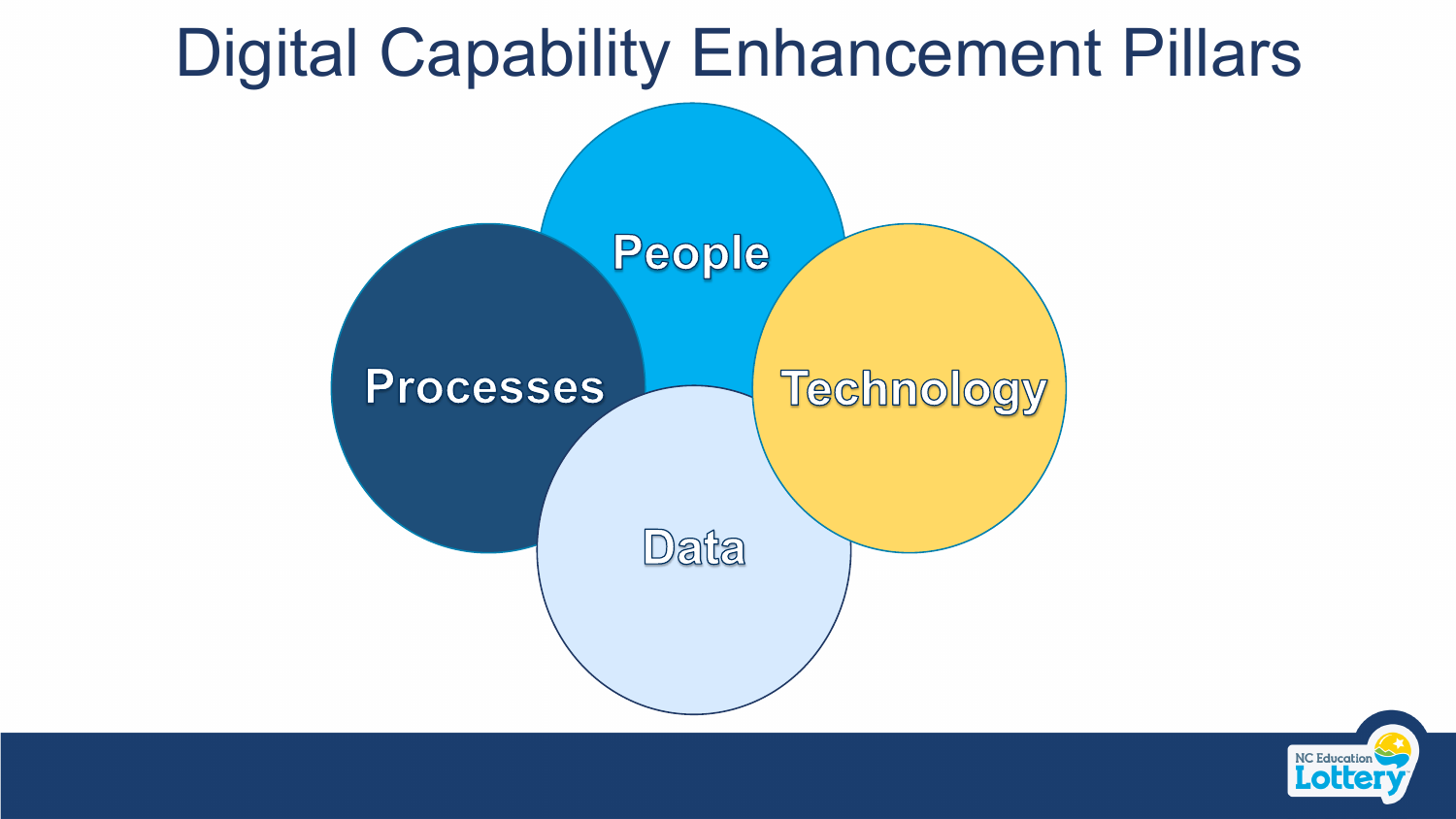# Areas of Focus

**NC Education** 

**Lotte** 

#### **Promotional Communications**

*Omnichannel promotions, online promotions, email promotions, social promotions, loyalty etc.* 

#### **Technology, People & Processes**

*Platforms, systems, configurations, integrations, processes, collaboration tools, resources etc.* 

#### **Payments**

*Transactional activities, onsite & offsite; omnichannel integration* 



#### **Data**

*Analytics & Reporting, campaign tracking, web traffic, email open rates, etc.*



#### **User Experience**

*Content, user flows, player journeys, usability, web & app design, information architecture etc.*





*Search: onsite & offsite, retail location lookups, schema markup etc.*

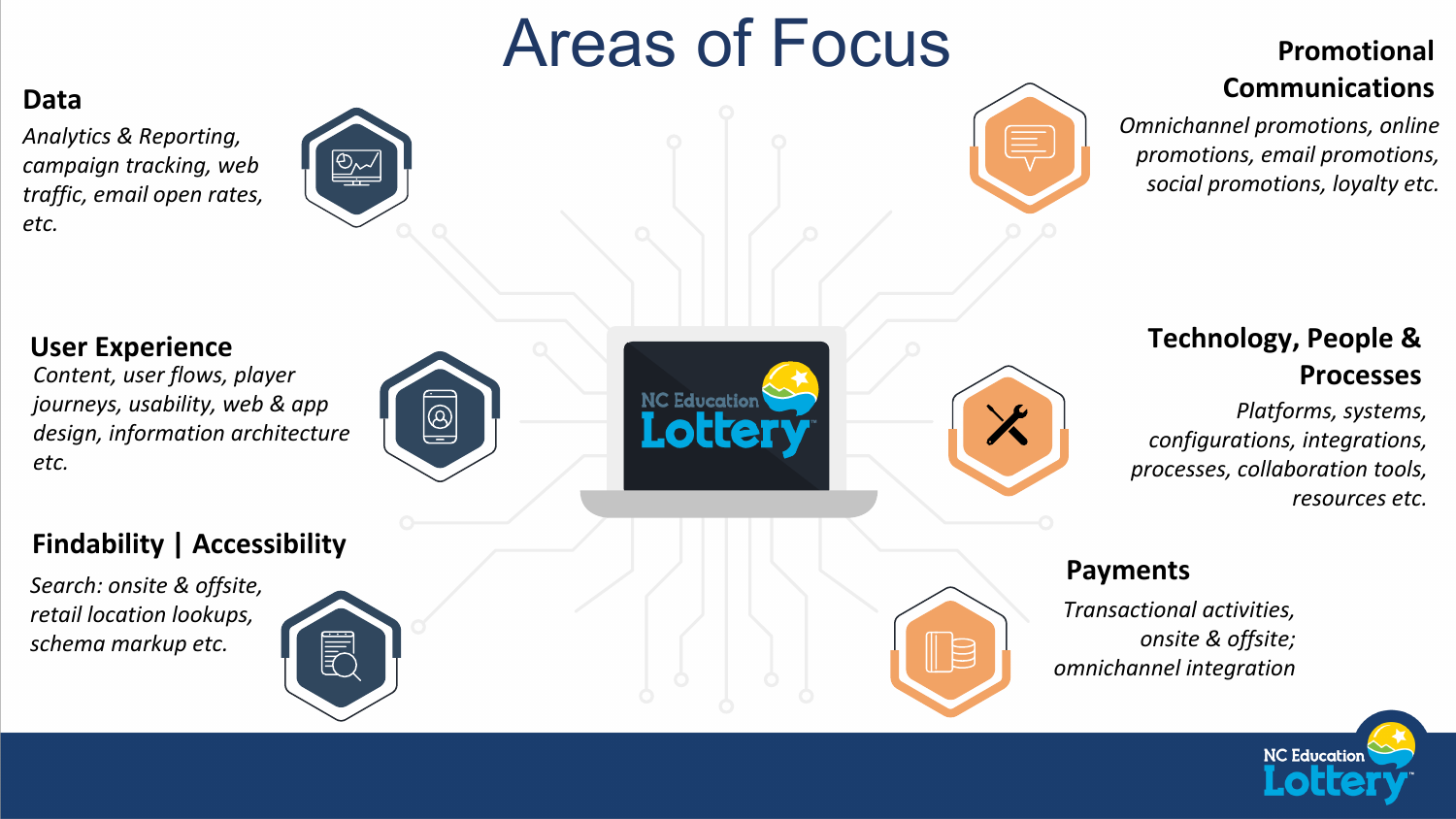# Analysis | Growth Opportunities

#### *SITUATION:*

With the ever-evolving digital economy after the pandemic, there is a need to gain deeper insight into how we can best maximize our information flow & processes.

#### *OPPORTUNITY:* Position NCEL as a LEADER not only in the lottery space BUT also in the digital customer experience space*.*

*\*Through enhancement of digital services and tools, we CAN strengthen our customer relationships and deepen our analytical insight into our business which benefits both NCEL and its' players.*

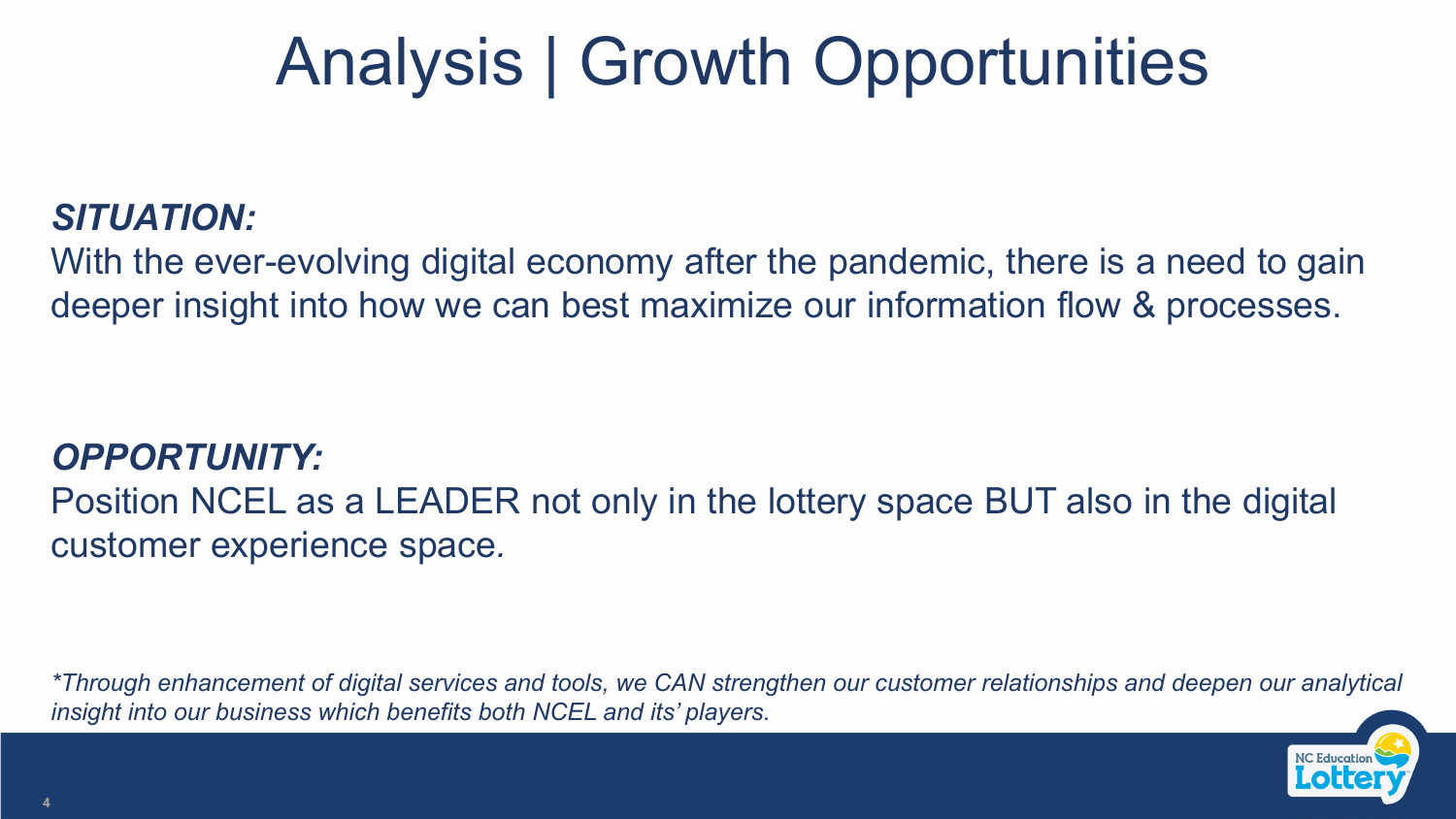# Goals & Tactics

#### **Age Improve Customer Satisfaction**

*Address current player challenges by providing a better digital customer experience through enhanced functionalities & services.*

#### **Gain Better Decision Making Abilities**

*Centralize, standardize, govern and steward our data from all sources so we can report and forecast sales, player behavior and campaign performance w/ more precision.*



#### **Increase Operational Effectiveness**

*Address current challenges w/ internal and external manual processes and multiple systems in order to increase efficiencies.*

#### **M** Higher Revenue & Profits

*Lay the foundation for deeper digital analytics & gain product development insight by acquiring new industry data & tools.*

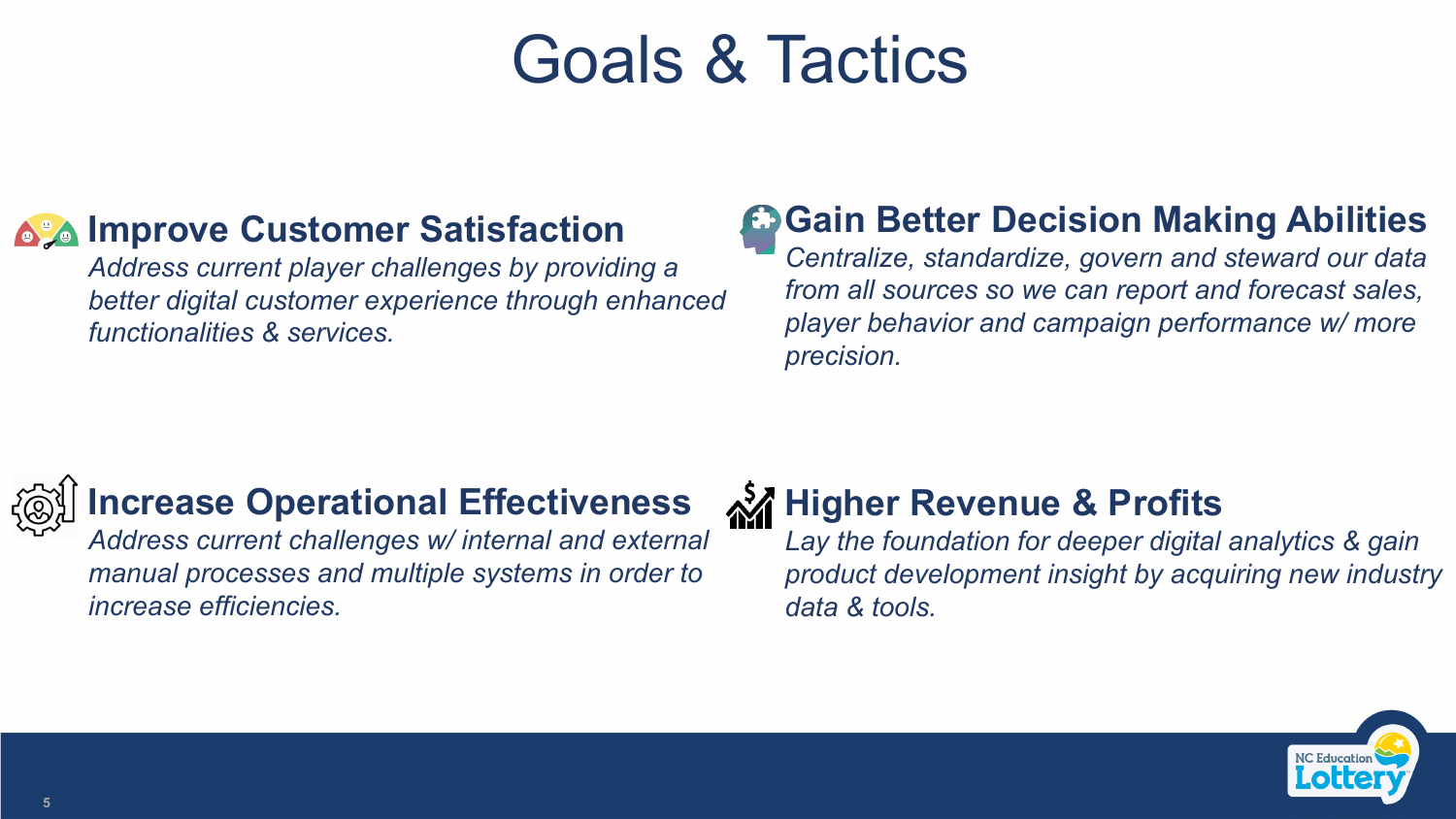# Informational Websites  $(i)$



#### **Improve Customer Satisfaction**



**S**ites which are created in order to provide a customized and branded informational resource for potential and active customers, members, investors etc.

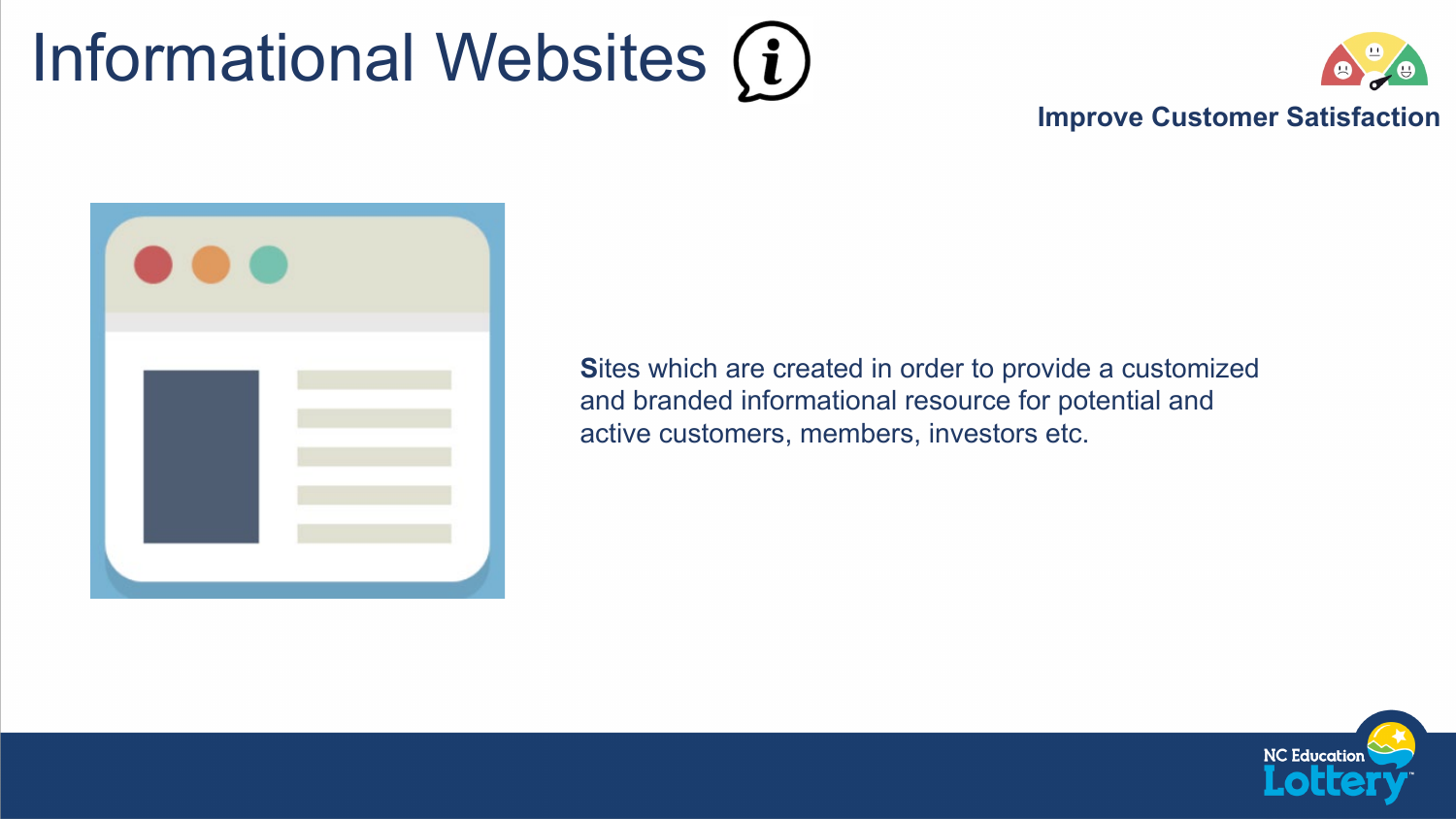# Interactive Websites







**Interactive websites** establish an interaction between users and its' content. This interaction allows players to have a more personalized experience.

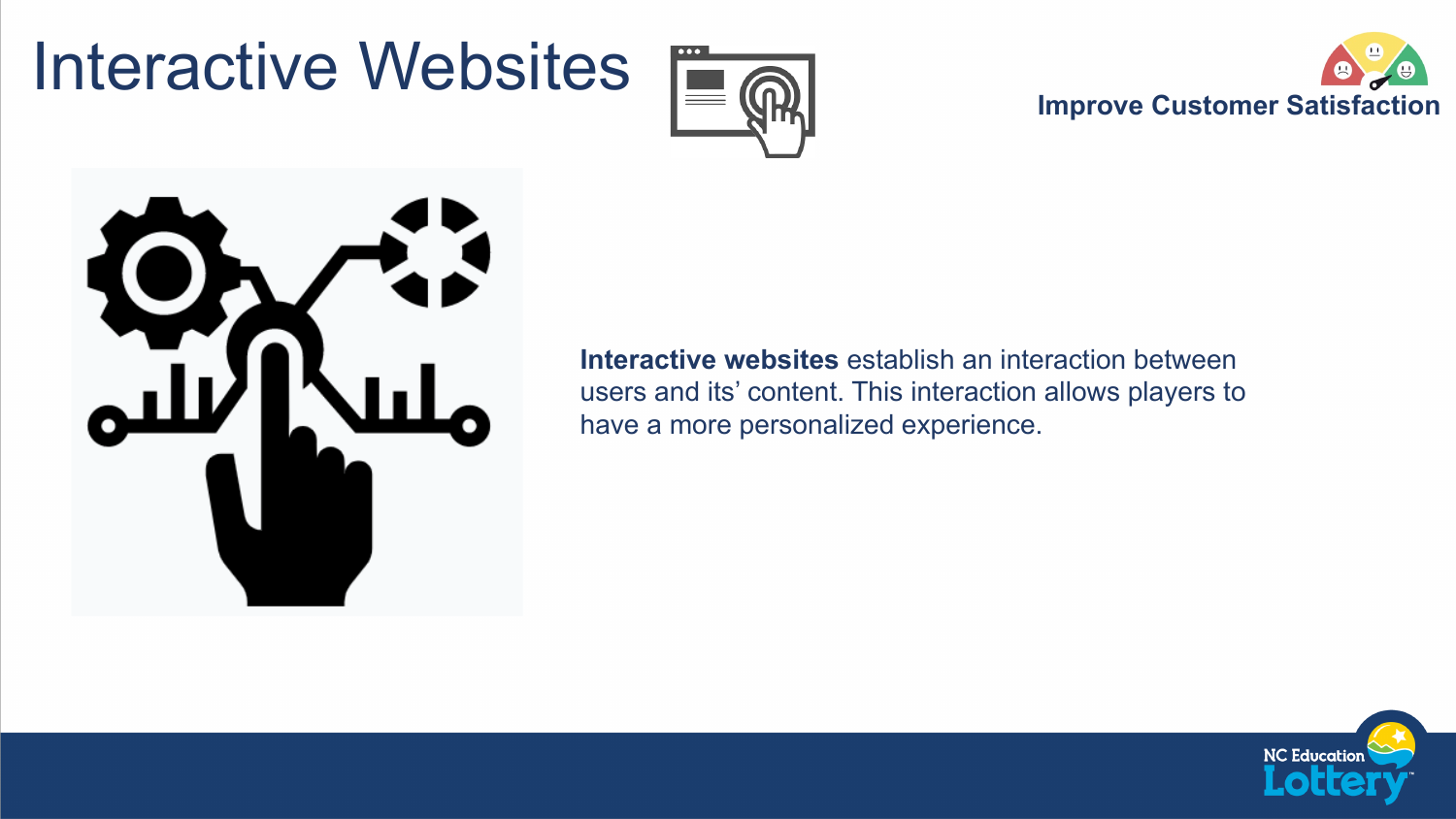# Interactive Focus





## *TARGET:*

Shift NCEL's digital properties from informational to interactive with a stronger focus on an integrated, interactive Customer Experience (CX).

## *STRATEGY:*

Improve digital Customer Experience (CX) through technical, functionality and design enhancements in order to provide an upgraded online player experience.

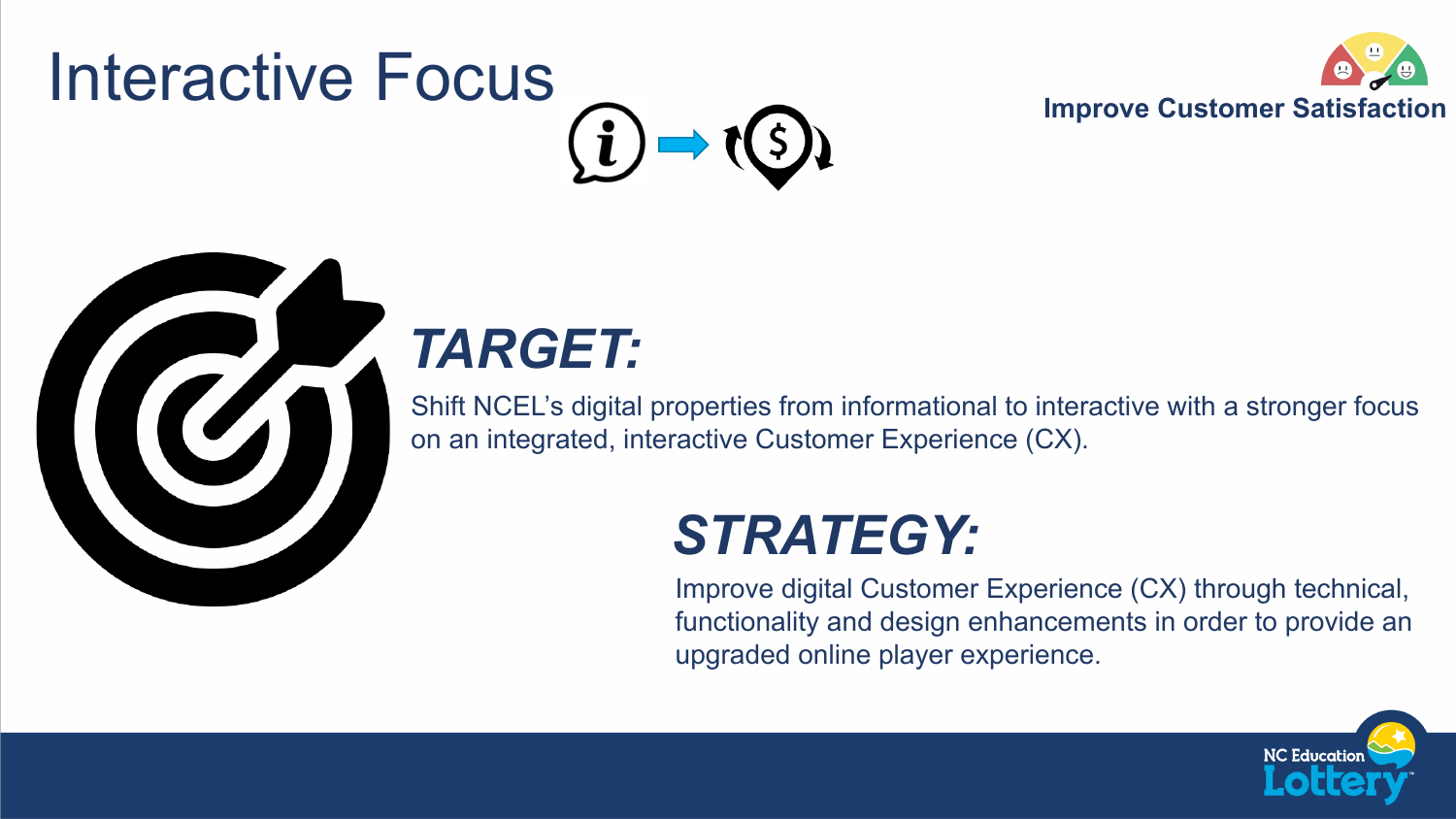## Improved User Experience





## *TARGET:*

Improve player User Experience (UX) within the digital space in order to foster an increase in loyalty, revenue and engagement.

### *STRATEGY:*

Provide players an improved online experience by presenting our digital properties to meet or exceed best practices in UX design theories.

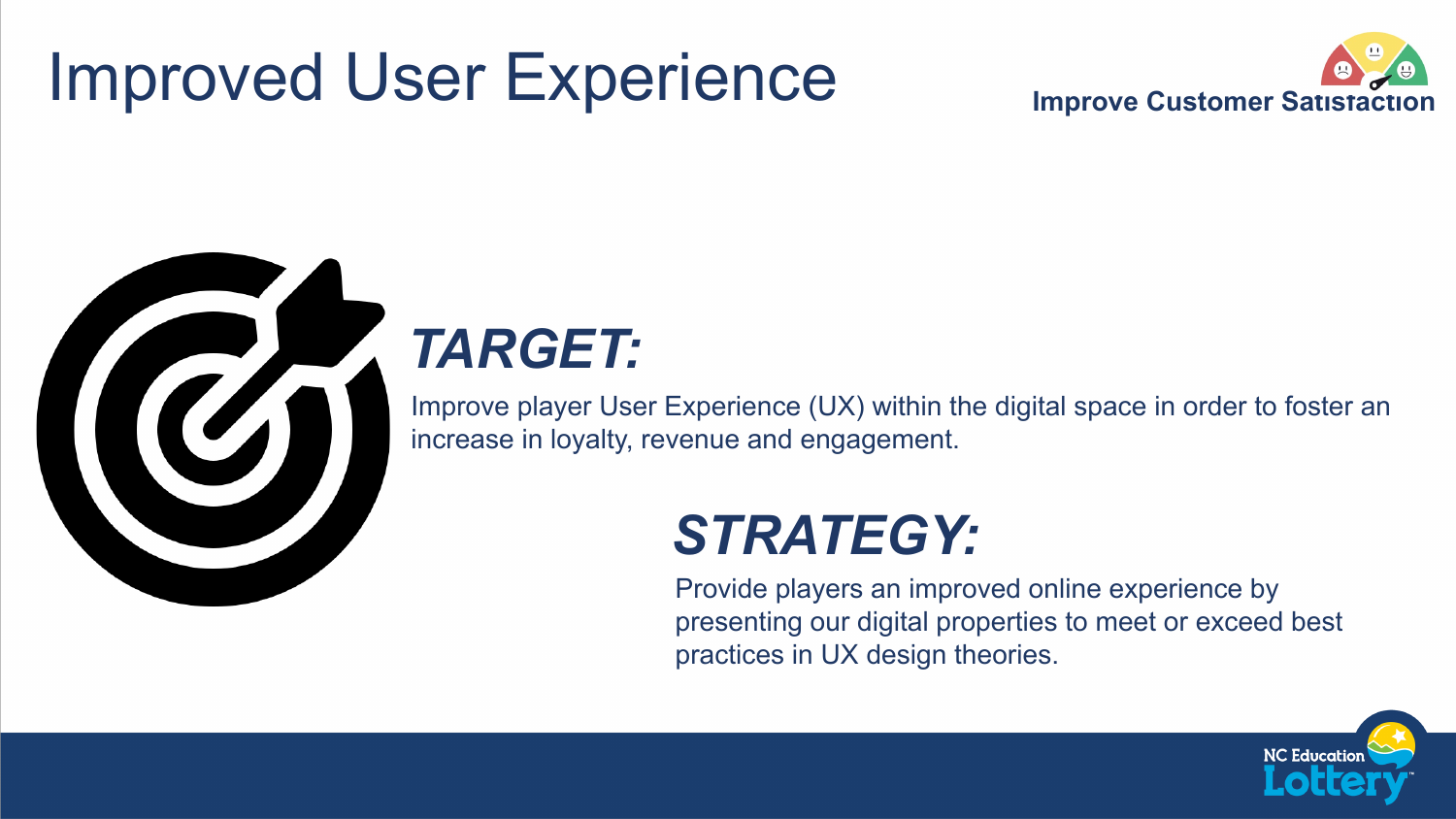# Advanced Analytics







## *TARGET:*

Increase player loyalty & purchase behavior by using advanced website & app data to improve the player's experience.

#### *STRATEGY:*

Deploy advanced tracking metrics, analyze data sets & determine how website, app and digital campaigns affect player behavior; make continual optimizations in CX.

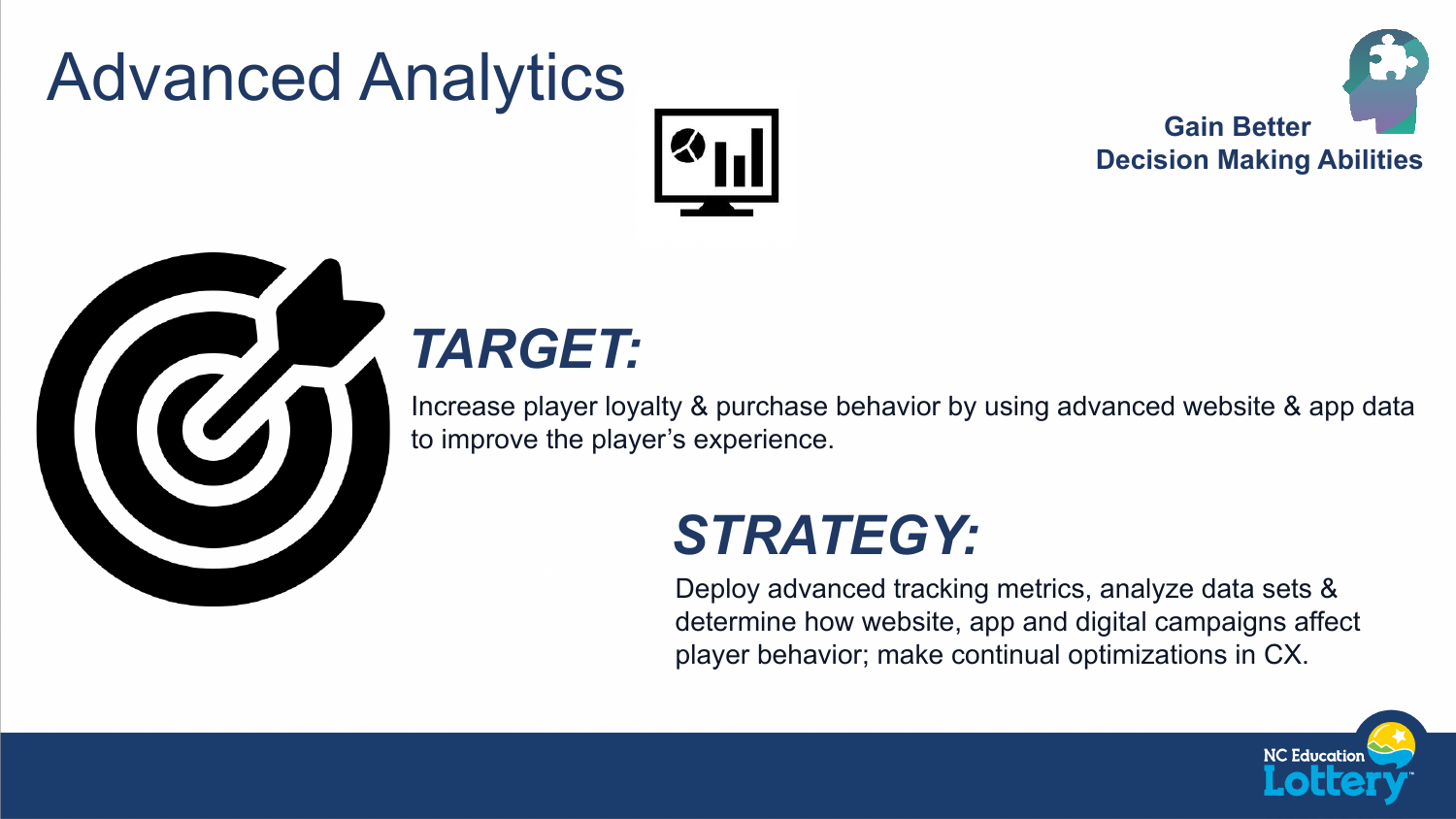# Searchability | Findability





## *TARGET:*

Boost player engagement and conversion by expanding the reach and exposure of promotional content throughout all digital touchpoints.

## *STRATEGY:*

Drive digital traffic through utilizing collaborative optimization efforts across multiple digital channels while creating a seamless transition between search, social media & NCEL web/app in order to an integrated digital experience.

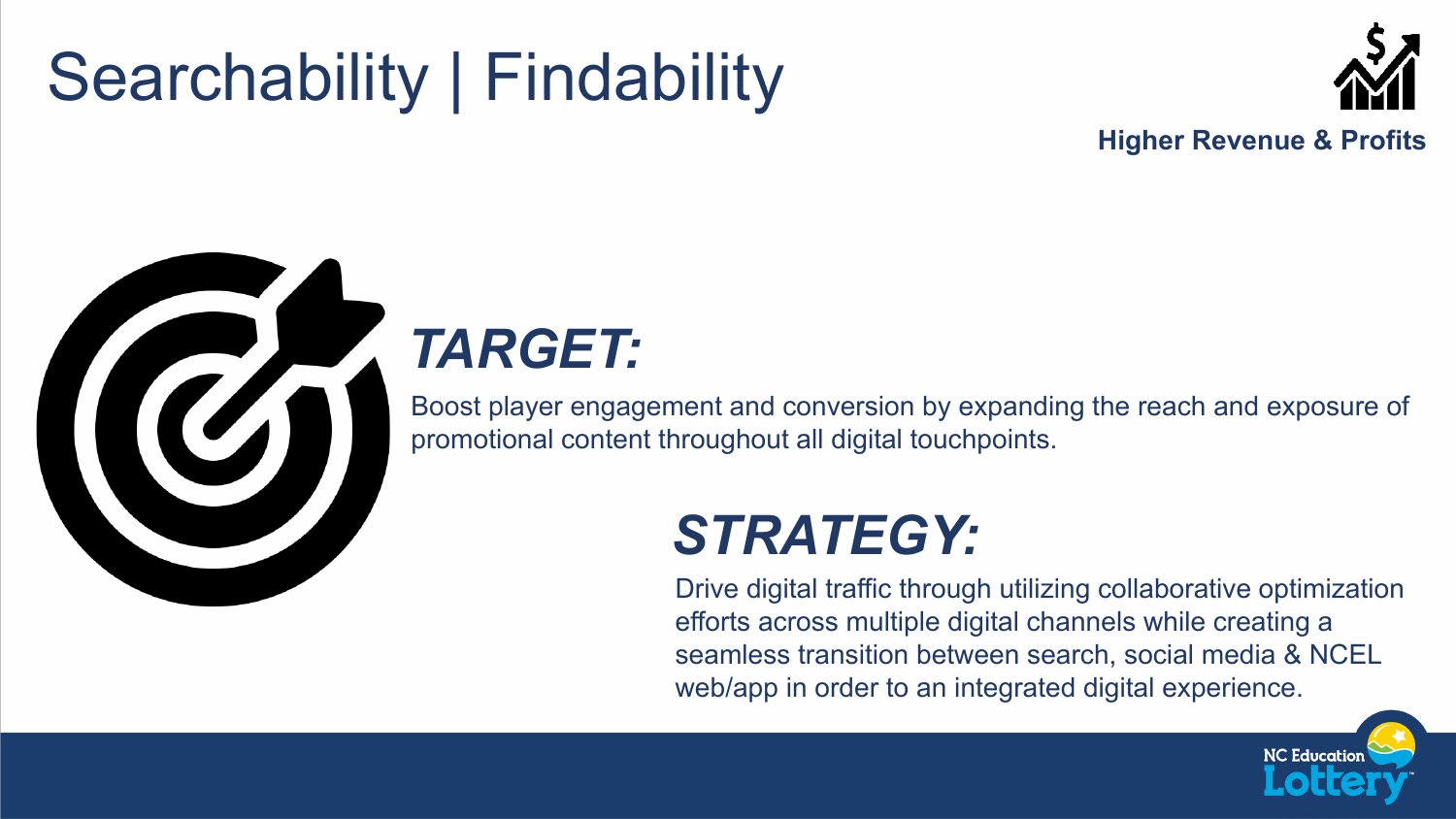# CRM | Email





## *TARGET:*

Improve the existing customer relationship in order to influence cross-platform action – boosting engagement through increases in engagement/redemption rate and digital sales, and simultaneously expand the subscriber database.

## *STRATEGY:*

Utilize timely, targeted, and strategic data-driven communications to enhance the retail experience, expand awareness of lottery products, drive player conversion to Online Play, minimize churn, engage players, and reinforce the NCEL brand.

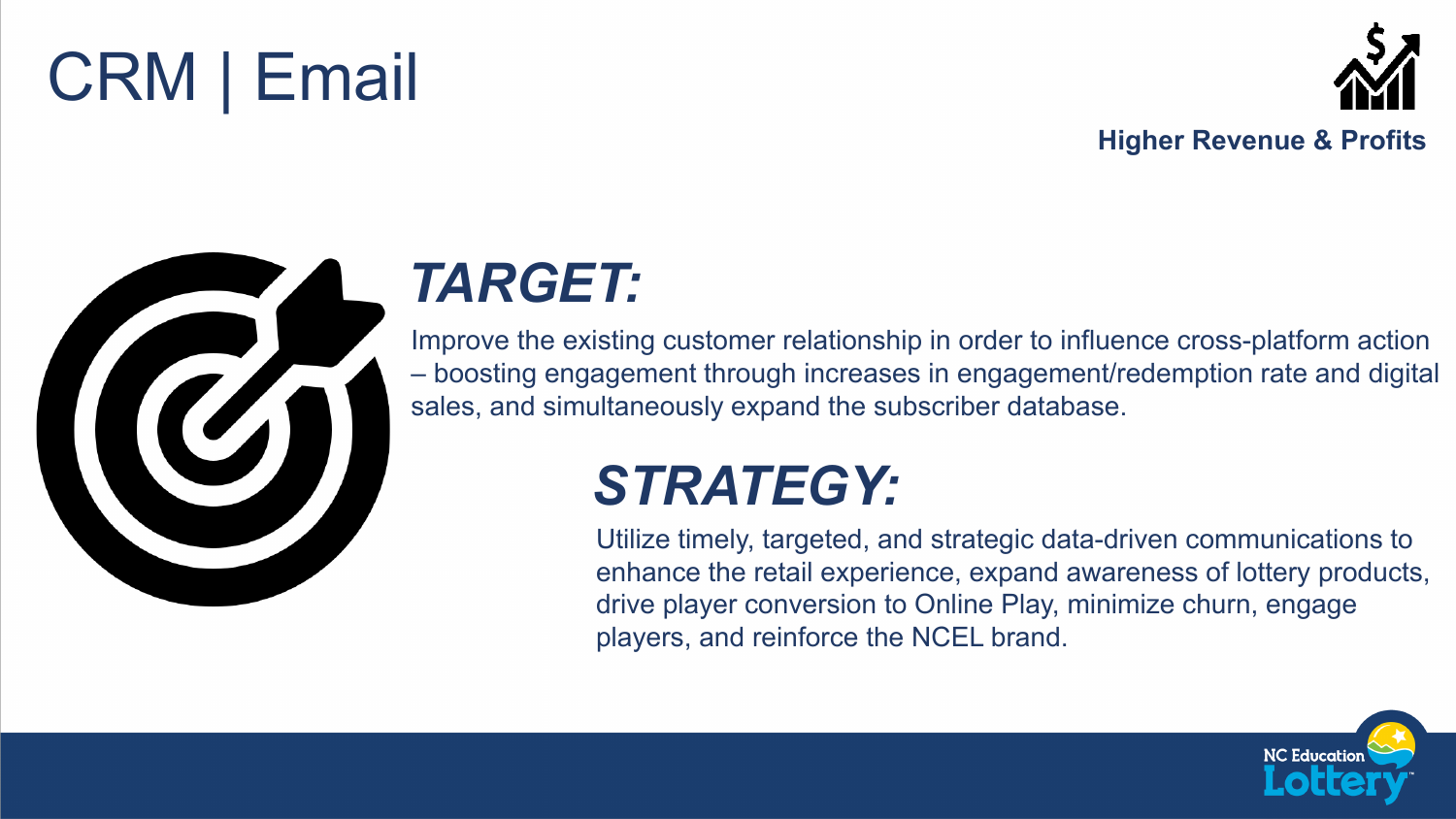# Loyalty | Retention





#### *TARGET:*

Increase the number of NC Lottery members, improve the relationship w/ members, and extend the reach of various digital and retail channels in order to influence crossplatform action and player loyalty.

## *STRATEGY:*

Utilize timely, targeted, and strategic data-driven communications to enhance the retail experience, expand awareness of lottery products, drive player conversion to Online Play, minimize churn, engage players, and reinforce the NCEL brand.

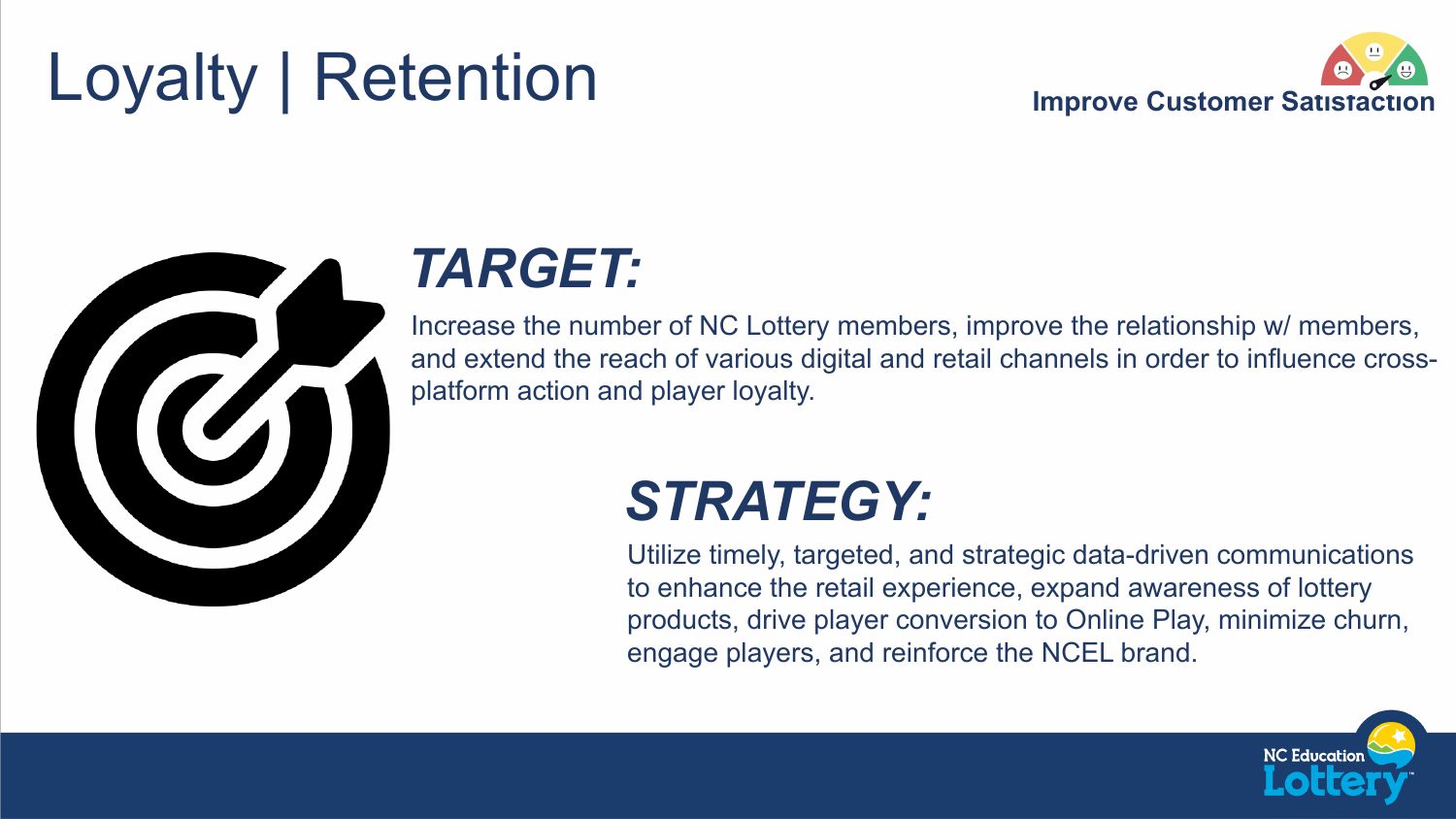# Transact | Revenue Generation





#### *TARGETS:*

*Player Retention:* Increase online play purchases by targeting existing segments to drive purchase volume and influence purchase behavior.

**Conversion:** Grow new player FTDs through digital advertising in order to drive future purchases.

## *STRATEGY:*

Promote the online play program through digital advertising and email to bring in new players and FTDs as well as retain existing players and increase purchase behavior.

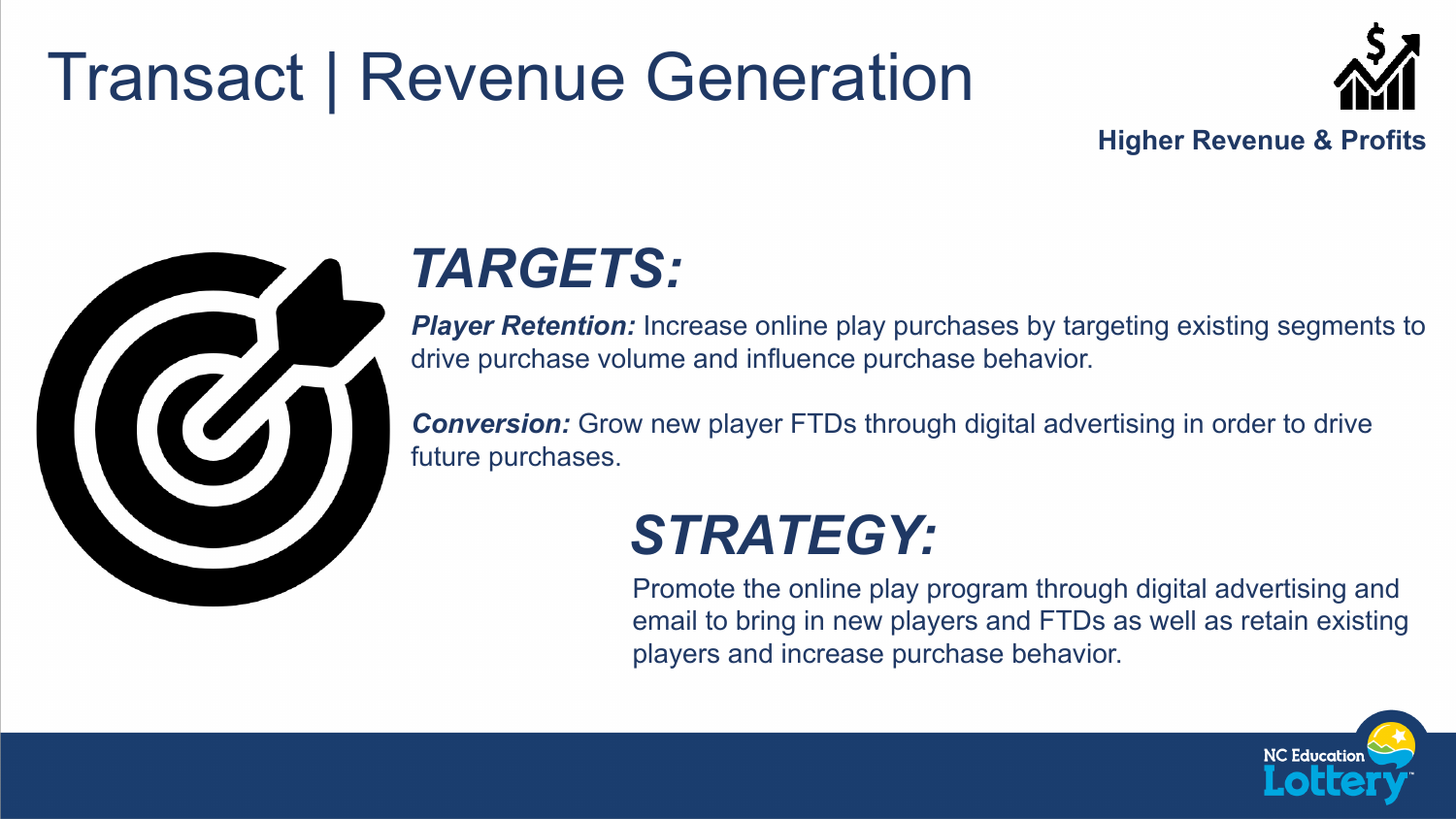# Building Blocks



**NC Education** 

**Lott**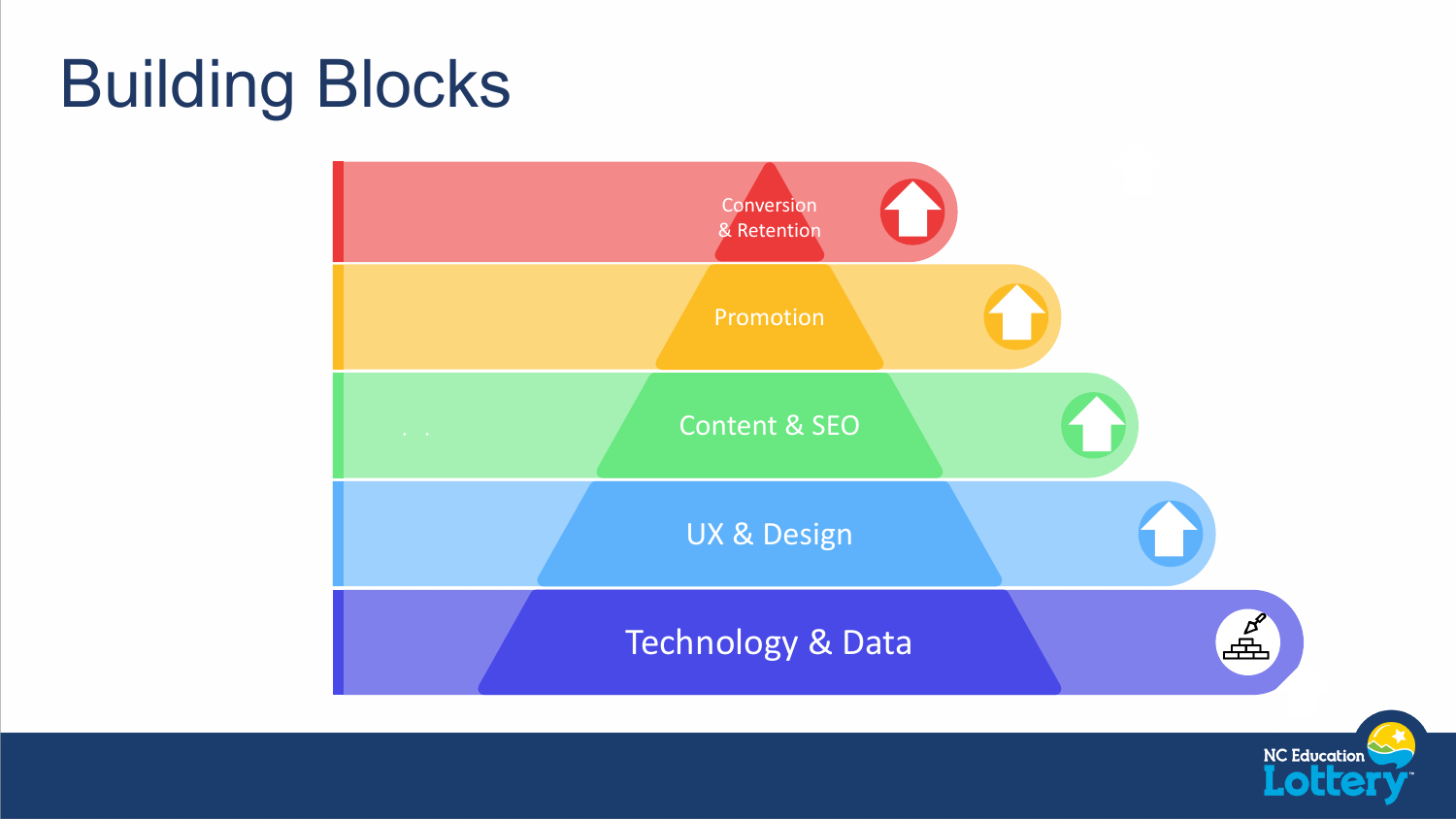# Digital Optimization Roadmap



**NC Education**